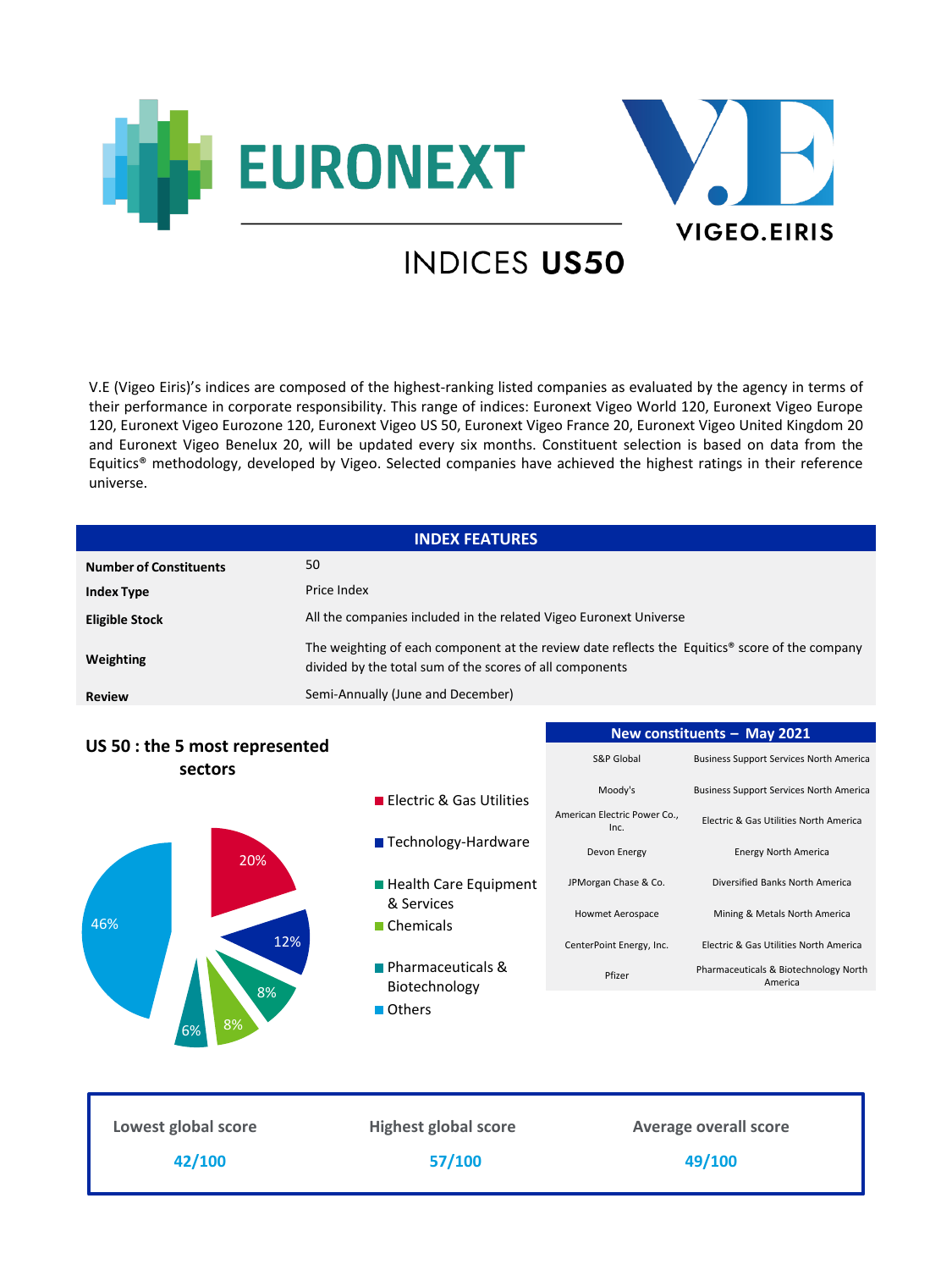| US 50 Index constituents - May 2021                |                                    |              |  |  |  |
|----------------------------------------------------|------------------------------------|--------------|--|--|--|
| <b>Sector</b>                                      | <b>Issuer</b>                      | <b>ISIN</b>  |  |  |  |
| <b>Chemicals North America</b>                     | Albemarle Corporation              | US0126531013 |  |  |  |
| Electric & Gas Utilities North America             | American Electric Power Co., Inc.  | US0255371017 |  |  |  |
| Waste & Water Utilities North America              | American Water Works Company       | US0304201033 |  |  |  |
| Pharmaceuticals & Biotechnology North<br>America   | Amgen                              | US0311621009 |  |  |  |
| Technology-Hardware North America                  | <b>Applied Materials</b>           | US0382221051 |  |  |  |
| Oil Equipment & Services North America             | <b>Baker Hughes</b>                | US05722G1004 |  |  |  |
| <b>Business Support Services North America</b>     | <b>Ball Corporation</b>            | US0584981064 |  |  |  |
| Health Care Equipment & Services North<br>America  | <b>Baxter International</b>        | US0718131099 |  |  |  |
| Health Care Equipment & Services North<br>America  | <b>Becton Dickinson</b>            | US0758871091 |  |  |  |
| Electric & Gas Utilities North America             | CenterPoint Energy, Inc.           | US15189T1079 |  |  |  |
| Technology-Hardware North America                  | Cisco Systems                      | US17275R1023 |  |  |  |
| Diversified Banks North America                    | Citigroup                          | US1729674242 |  |  |  |
| Beverage North America                             | Coca-Cola European Partners        | GB00BDCPN049 |  |  |  |
| Luxury Goods & Cosmetics North America             | Colgate-Palmolive                  | US1941621039 |  |  |  |
| <b>Energy North America</b>                        | ConocoPhillips                     | US20825C1045 |  |  |  |
| <b>Energy North America</b>                        | Devon Energy                       | US25179M1036 |  |  |  |
| Electric & Gas Utilities North America             | <b>Dominion Energy</b>             | US25746U1097 |  |  |  |
| Health Care Equipment & Services North<br>America  | <b>Edwards Lifesciences</b>        | US28176E1082 |  |  |  |
| Electric & Gas Utilities North America             | Entergy Corp.                      | US29364G1031 |  |  |  |
| Software & IT Services North America               | Equinix                            | US29444U7000 |  |  |  |
| Electric & Gas Utilities North America             | <b>Eversource Energy</b>           | US30040W1080 |  |  |  |
| Electric & Gas Utilities North America             | Exelon                             | US30161N1019 |  |  |  |
| <b>Automobiles North America</b>                   | Ford Motor                         | US3453708600 |  |  |  |
| Technology-Hardware North America                  | <b>Hewlett Packard Enterprise</b>  | US42824C1099 |  |  |  |
| Financial Services - Real Estate North<br>America  | Host Hotels & Resorts              | US44107P1049 |  |  |  |
| Mining & Metals North America                      | Howmet Aerospace                   | US4432011082 |  |  |  |
| Technology-Hardware North America                  | <b>HP</b>                          | US40434L1052 |  |  |  |
| Technology-Hardware North America                  | Intel Corp.                        | US4581401001 |  |  |  |
| <b>Chemicals North America</b>                     | International Flavors & Fragrances | US4595061015 |  |  |  |
| Forest Products & Paper North America              | <b>International Paper</b>         | US4601461035 |  |  |  |
| Mechanical Components & Equipment<br>North America | Johnson Controls International     | IE00BY7QL619 |  |  |  |
| Diversified Banks North America                    | JPMorgan Chase & Co.               | US46625H1005 |  |  |  |